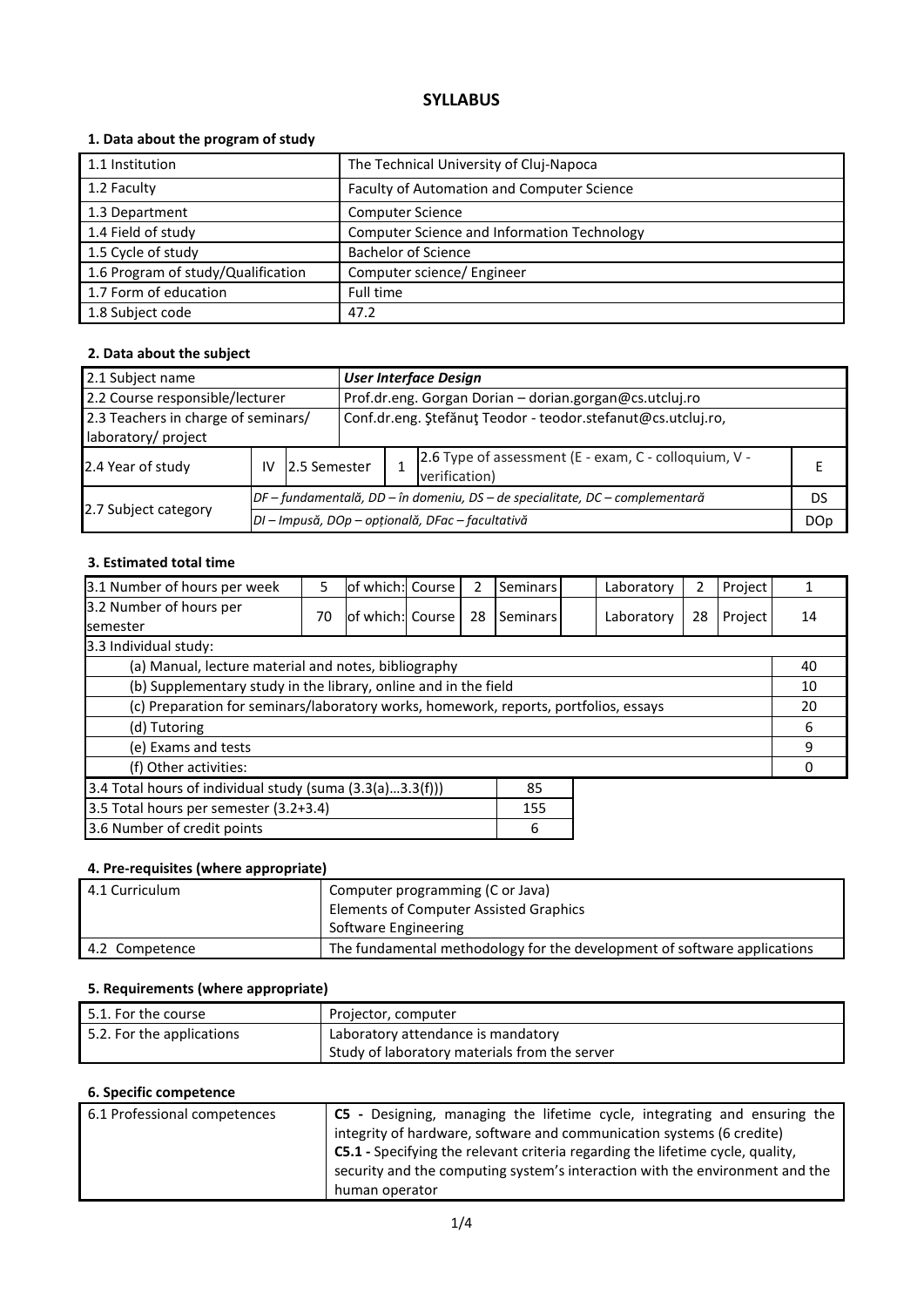|                       | C5.2 - Using interdisciplinary knowledge for adapting the computing system to<br>the specifc requirements of the application field<br>C5.3 - Using fundamental principles and methods for ensuring the security, the<br>safety and ease of exploitation of the computing systems<br>C5.4 - Proper utilization of the quality, safety and security standards in the field<br>of information processing<br>C5.5 - Creating a project including the problem's identification and analysis, its<br>design and development, also proving an understanding of the basic quality<br>requirements |
|-----------------------|-------------------------------------------------------------------------------------------------------------------------------------------------------------------------------------------------------------------------------------------------------------------------------------------------------------------------------------------------------------------------------------------------------------------------------------------------------------------------------------------------------------------------------------------------------------------------------------------|
| 6.2 Cross competences | N/A                                                                                                                                                                                                                                                                                                                                                                                                                                                                                                                                                                                       |

### **7. Discipline objective (as results from the** *key competences gained***)**

| 7.1 General objective   | Study and experiment the methodology of interactive software applications<br>development. Study Human-Computer interaction techniques.  |  |  |
|-------------------------|-----------------------------------------------------------------------------------------------------------------------------------------|--|--|
| 7.2 Specific objectives | 1. Apply the user centered software development methodology<br>2. Study and experiment the techniques that are specific to the flexible |  |  |
|                         | methodology of the development of interactive applications and graphical<br>user interfaces                                             |  |  |
|                         | 3. Implementation of new and efficient human-computer interaction<br>techniques                                                         |  |  |
|                         | Usability evaluation in interactive applications<br>4.                                                                                  |  |  |

#### **8. Contents**

| 8.1 Lectures                                   | <b>Hours</b>             | Teaching methods                           | <b>Notes</b>                |
|------------------------------------------------|--------------------------|--------------------------------------------|-----------------------------|
| Introduction. History                          | 2                        | New multimedia                             |                             |
| User interface development concepts            | $\mathfrak{p}$           | teaching approaches                        |                             |
| Input and output communication concepts        | 2                        | will be used in classes.                   |                             |
| User oriented design methodology               | 2                        | The course is                              |                             |
| User interface design methodology              | $\mathfrak{p}$           | interactive and                            | During the                  |
| User interface usability                       | 2                        | includes<br>demonstrations that            | semester and<br>before each |
| User requirements definition                   | 2                        | exemplify different                        | exam there                  |
| Task description and analysis                  | $\mathfrak{p}$           | user interaction                           | are a few                   |
| User interface prototyping                     | 2                        | techniques and the<br>software development | preparation<br>hours        |
| Cognitive walkthrough and heuristic evaluation | 2                        | methodology.                               | planned.                    |
| Interaction styles and techniques              | 2                        |                                            |                             |
| Web technologies. Audio and video technologies | $\overline{\phantom{a}}$ | Interactive online                         |                             |
| Video game, VR and AR technologies             | 2                        | presentation by<br>remote educational      |                             |
| User interface development environments        | 2                        | platforms.                                 |                             |

Bibliography

1. Shneiderman B.: "*Designing the User Interface. Strategies for Effective Human Computer Interaction*", Addison-Wesley, 1992.

2. Galitz W.O.: "*The Essential Guide to User Interface Design*". John Wiley & Sons, 1997.

*In virtual library*

1. Course resources, https://moodle.cs.utcluj.ro/

| 8.2 Applications - Seminars/Laboratory/Project   | Hours          | Teaching methods       | <b>Notes</b> |
|--------------------------------------------------|----------------|------------------------|--------------|
| Laboratory                                       |                |                        |              |
| Best practice in UI development                  |                | Documentation and      |              |
| Introduction into HTML                           |                | examples will be       |              |
| Basic notions of CSS formatting                  |                | available to the       |              |
| User interaction through JavaScript              |                | students, prior to the |              |
| Intermediate knowledge assessment                | $\mathfrak{p}$ | laboratory classes, on |              |
| Best practice in Mobile Applications development |                | a dedicated server.    |              |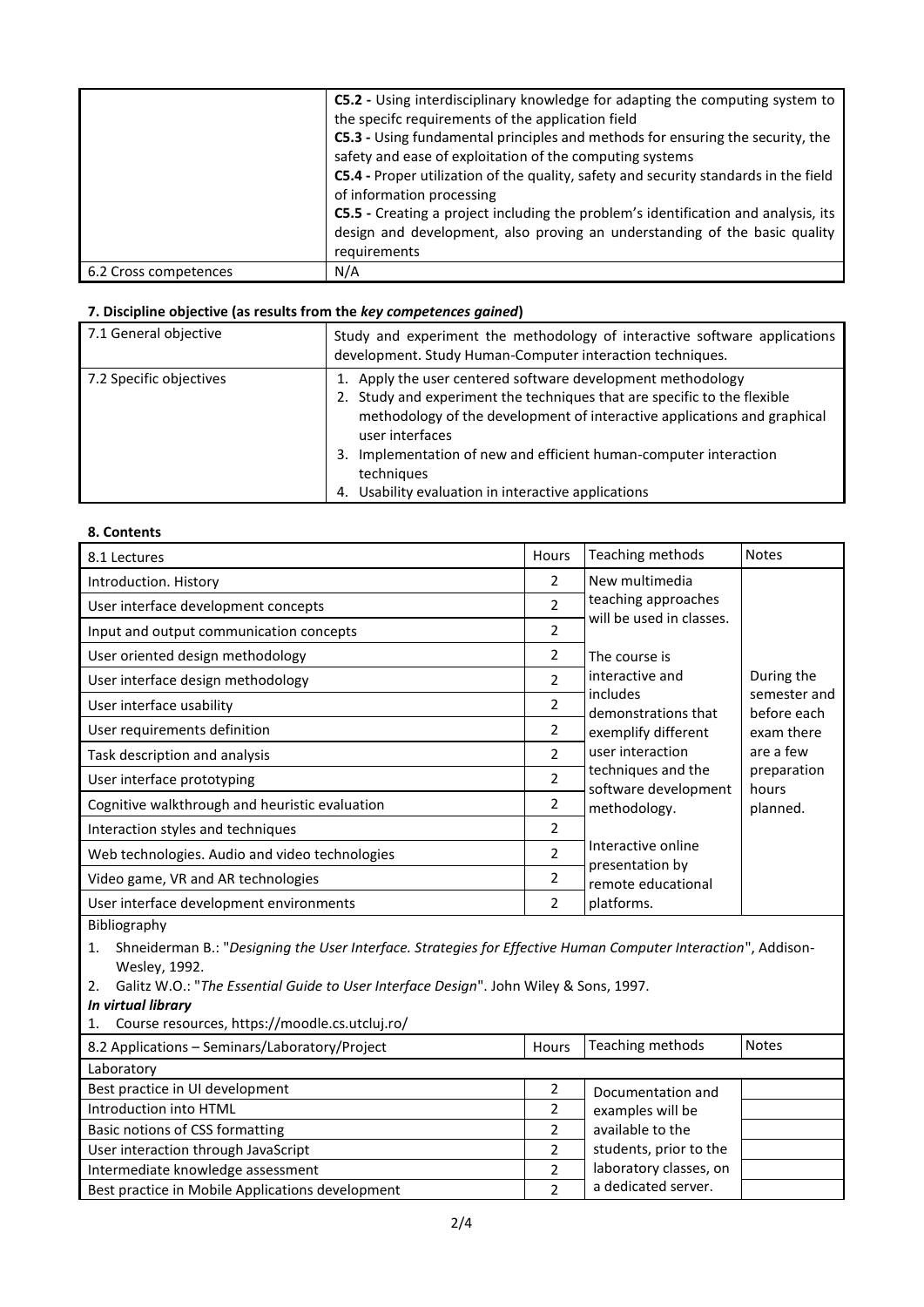| Introduction in Android                                                                               | 2                        | The students will                                   |              |
|-------------------------------------------------------------------------------------------------------|--------------------------|-----------------------------------------------------|--------------|
| UI layout best practices. List controls.                                                              | $\overline{2}$           | work independently                                  |              |
| UI elements for advanced user interactions                                                            | $\overline{\phantom{a}}$ | but will also be                                    |              |
| Intermediate knowledge assessment                                                                     | $\overline{2}$           | assisted by the                                     |              |
| Introduction in Windows Mobile                                                                        | $\overline{2}$           | teacher.                                            |              |
| UI layout best practices. List controls.                                                              | $\overline{2}$           |                                                     |              |
| UI elements for advanced user interaction                                                             | $\overline{\phantom{a}}$ | Interactive online                                  |              |
| Final knowledge assessment                                                                            | 2                        | presentation by<br>remote educational<br>platforms. |              |
| Project                                                                                               |                          |                                                     |              |
| Project proposal: subject, methodology, phases, organization,<br>project contents, project evaluation | $\mathbf{1}$             |                                                     |              |
| Project definition. Evaluation report                                                                 | $\mathbf{1}$             |                                                     | Each student |
| Task description and analysis                                                                         | $\mathbf{1}$             | Documentation and                                   | will have to |
| Low fidelity prototyping, and scenarios                                                               | $\mathbf{1}$             | examples will be                                    | develop a    |
| Cognitive walkthrough                                                                                 | $\mathbf{1}$             | available to the                                    | specific     |
| Heuristic evaluation                                                                                  | $\mathbf{1}$             | students on a                                       | project      |
| Prototyping plan                                                                                      | $\mathbf{1}$             | dedicated server.                                   | based on the |
| Prototype codification                                                                                | $\mathbf{1}$             | Interactive online                                  | knowledge    |
| User test cases                                                                                       | $\mathbf{1}$             | presentation by                                     | acquired at  |
| Prototype evaluation and evaluation reports                                                           | 1                        | remote educational                                  | the          |
| Iterative enhancement of the prototype                                                                | $\mathbf{1}$             | platforms.                                          | laboratory   |
| Final user interface development                                                                      | $\mathbf{1}$             |                                                     | hours.       |
| Document writing                                                                                      | $\mathbf{1}$             |                                                     |              |
| Project presentation and evaluation                                                                   | $\mathbf{1}$             |                                                     |              |
| Bibliography                                                                                          |                          |                                                     |              |

1. Teodor Ștefănuț, Dănuț Mihon, Victor Bâcu, Dorian Gorgan. *Proiectarea interfețelor utilizator - Îndrumător de laborator*, Editura U.T. PRESS Cluj-Napoca, ISBN 978-606-737-068-3, http://biblioteca.utcluj.ro/, 2015.

#### *In virtual library*

1. Course resources, https://moodle.cs.utcluj.ro/

*\* Se vor preciza, după caz: tematica seminariilor, lucrările de laborator, tematica și etapele proiectului.*

## **9. Bridging course contents with the expectations of the representatives of the community, professional associations and employers in the field**

This discipline is integrated into the Computers and Information Technology domain. The content is classic, yet modern, and introduces to students the user centered methodology for the development of interactive software applications and graphical interfaces. The content of this discipline has been aligned with the information presented in similar disciplines from other major universities and companies from Romania, Europe and USA and has been evaluated by the authorized Romanian governmental agencies (CNEAA and ARACIS).

#### **10. Evaluation**

| Activity type | Assessment criteria                                                                                                                                                                                                                                                                                                                                             | Assessment methods                                                                                                                 | Weight in the<br>final grade |
|---------------|-----------------------------------------------------------------------------------------------------------------------------------------------------------------------------------------------------------------------------------------------------------------------------------------------------------------------------------------------------------------|------------------------------------------------------------------------------------------------------------------------------------|------------------------------|
| Course        | The written exam evaluates the<br>understanding of the information<br>presented in classes and the ability to<br>apply this knowledge.<br>The activity in class evaluates the active<br>involvement of the students in the<br>teaching process and their participation to<br>the discussions, debates and other class<br>activities during the entire semester. | Evaluation is performed through<br>written exam and activity at the<br>course.<br>Online tests by remote<br>educational platforms. | 40% (E)<br>10% (AC)          |
| Seminar       |                                                                                                                                                                                                                                                                                                                                                                 |                                                                                                                                    |                              |
| Laboratory    | Laboratory assessment evaluates the                                                                                                                                                                                                                                                                                                                             | Evaluation is performed through                                                                                                    | 25% (C)                      |